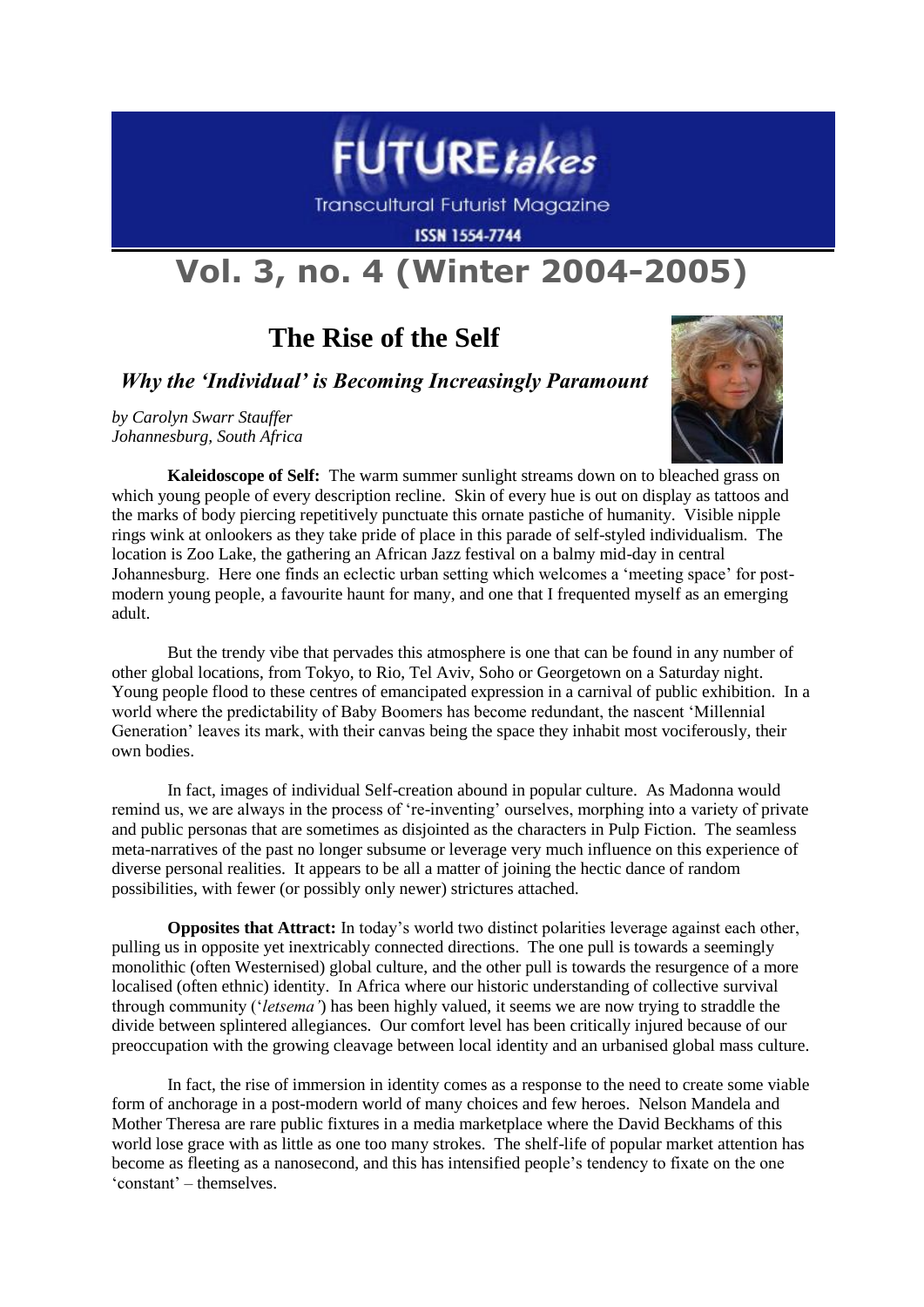**The Centrifugal Pull of 'McWorld':** Entrapment in global mass culture is characterised by seduction into the "McWorld" reality, a whirlwind marketplace of popularised images and name-brand allegiances that seem very disjoined from a rural or village reality. While these pulls may seem like opposites, (traditional identity versus "McWorld" fixation) they are really just two sides of the same coin, two dissimilar twins. At the end of the day, the pressure leveraged by these two forces pushes the millennial generation back into the arms of the almighty post modern arbitrator – Self. With urbanisation has come the disbanding of many close-knit traditional communities, and this has given added power to the commercialisation of the individual persona.

These counter-pulls on the modern psyche serve as the matrix for the dissolution of a cohesive sense of personal wholeness and the creation of multiple identities, which feature in a variety of segmentations of life. More appropriately this article should have been entitled the "Rise of the Selves." Many if not most contemporary movie and music stars create a myriad of identities and lead multiple lives; our now late South African music diva, Brenda Fassie, being no exception. In the words of Michael Foucault, the father of Post Modern philosophy, "Do not ask me who I am, and do not expect me to remain the same." Not only do material objects present endless possibilities, but now people, having commodified themselves, are also objects of infinite and unknowable transformation.

Of course we could not have stopped here without mentioning our global celluloid mistress, the old dame Hollywood. No longer does she spin out grand meta-narratives of epic proportion, but in their place we now view sleek individual caricatures with silicon proportions. The "individual" is now the entry point exhibition for the world"s *paramount* cinema of display.

**Liberation or Clear & Present Danger?** What is clear in Africa is that our existence here is being increasingly enshrouded by the cacophony of the all-pervasive influences of the global media, burgeoning new technologies, and the roar of urbanisation. Accompanying this deafening noise is a marked moot silence from the ties, ("constriction" or "safety" depending on your vantage point) of family and community, the cornerstones that were previously believed to be society"s hallmarks of stability. From Shebeens in raunchy Rockville, to bars in Johannesburg"s upmarket Melrose Arch, the question is the same; what do we want to keep from the 'old ways', and what from the 'new' is worth exploring. The answer is well summarised in the caption of a gigantic signboard on the Old Potch road leading into Soweto. It reads: "Your rules. Remember, they are exactly that – Yours."

Increasingly there are divergent new shapes and configurations of relationship that defy previously held definitions of the structure and texture of traditional social fabric. In the Post-modern age, the sometimes random and often juxtaposed placement of relationships within our lives lack the cohesion that signalled the "know-ability" of previous eras. While for some this brings with it the threat of insecurity, for others it breathes the fresh air of the emancipation of Self.

**Tenuous Pillars**: In addition to family and community, other traditional institutions such as governance have also become partial casualties in the Self"s stampede towards personal "rights" and individuation. In Africa as elsewhere, the issue of migrating individuals (more commonly referred to as the "refugee problem") has visibly impacted assumptions about the "separateness" of nations. We now see leveraged against National Rights the assertion of the primacy of universally held Individual Human Rights. Here again, in the political arena, the individual Self (and their rights) emerge as a formidable force to be reckoned with.

While South Africa in its democratic infancy, may still be cautiously holding on to a certain idealism about governance, many other countries world-wide have lost faith in the ability of the State to provide its citizens with basic commodities and security. Just ask our northern neighbours who live under the tyranny of "Uncle Bob" Mugabe. George B. N. Ayittey refers to such tyrannies as "vampire States', corrupt governments that suck the lifeblood out of their own citizenry. Such examples of patrimonialism have dealt a severe blow to our confidence in a collective "African Renaissance." At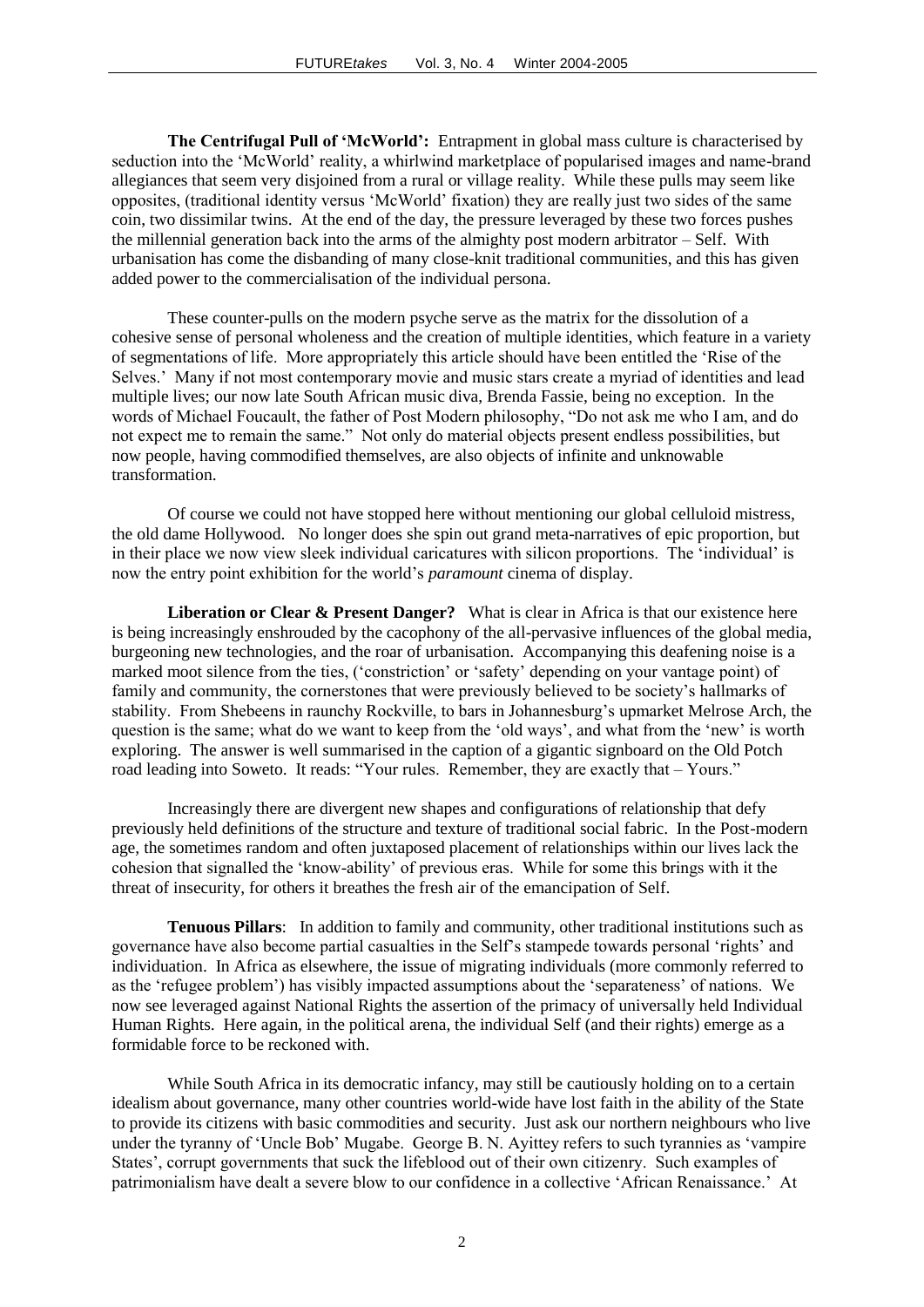the end of the day for many the rule still appears to be "each man for himself." What is debatable is whether that is the most sustainable paradigm to take into our future.

**A Market Fix?** Economic factors also leverage themselves as suitors to our ongoing dance with Self. The paradox is that while today's vision of economic 'progress' beckons us to ever expanding arenas of exploration, convenience and profit, it does not successfully address the problem of personal discontent and alienation. We now intrinsically understand more about the web of interdependencies that envelop all of our human interactions, but this has not counteracted our ongoing affair with the inherent loneliness of navel-gazing. This discontinuity between progress and contentment brings with it the possibility of post-modern psychic "homelessness" and what Carl Rogers refers to as psychological "narcissism". This is the dilemma that acclaimed sociologist Peter Berger refers to when he says that the post-modern era has birthed an abundance of economic opportunities but a death of sacred meaning.

In his book *The Future of the Self*, Walter Truett Anderson asserts that today we are in the process of constructing and deconstructing the Modern Self. Our very core-most conceptions and paradigms are being altered, discarded or reshaped. Paired with Nietzsche"s comment that "God is dead," comes the knowledge that the early twentieth century"s "Organisational Man" (pardon the innate sexism here) is also dead and/or is being deconstructed. Stripped of such core personal identifiers as traditional conceptions of trade (life-long profession) and faith (traditional religious affiliation), the contemporary person now becomes more easily prey to the whims of market fixations. Anderson calls this trend the "New Economics of Identity."

In a work in progress entitled *The Economy of Icons*, Ernest Sternberg puts it this way:

*"Firms now prosper less by making commodities than by endowing tradable products, whether material objects or human performances, with the heightened capacity to appeal – in short, by making icons. And consumers in turn make their way in this world through heightened iconographic receptivity."*

**The New (Non) Absolutes**: Another interpretation of the forces at play in our "Global Village" (an oxymoron perhaps?) posits that in fact there is neither a dearth of meaning nor a lessening of community allegiances. Rather there are just *new definitions* that have surfaced. New definitions of family ("blended" families and single-sex unions), new definitions of community (interest groups, cyber communities, resurgent homage to ethnic clustering) and with the death of the 'nation-state' has come the call for new definitions of 'globally sustainable' governance. It should therefore not surprise us, that there are also a myriad of "new" definitions of the Self, each identity parading itself at leisure along the catwalks of life"s multiple corridors.

As they ply the boardwalks and fast begin to fill the boardrooms, the Millennial Generation celebrates this lack of equilibrium in life systems. Endorsing a sort of pre-modern view of Self, this generation relishes the fragmented, earthy and "pagan" aspects of our psyche, celebrating these aspects as the norms in both the work as well as private spaces of our lives. Self-revelation which often courts an ethical relativism, is frequently idolised (sometimes at the expense of social connectedness). The popularity of Bill Clinton"s recently released book *My Life*, highlights the attraction of contemporary society to public displays of lavish introspection.

Wild Cards: It is at this pivotal juncture that we are reminded that the eyes of the crocodile. barely visible above water, are but a small part of the beast"s true mass. The story behind the story is that we often do not even understand the nature of the pilgrimage upon which we embark, and serendipitously we discover along the way spin-offs that we could never have anticipated. As renowned theologian and scholar G.K. Chesterton reminds us, "At least five times the "faith" has to all appearances gone to the dogs. In each of these five cases, it was the dog that died." So too, as the